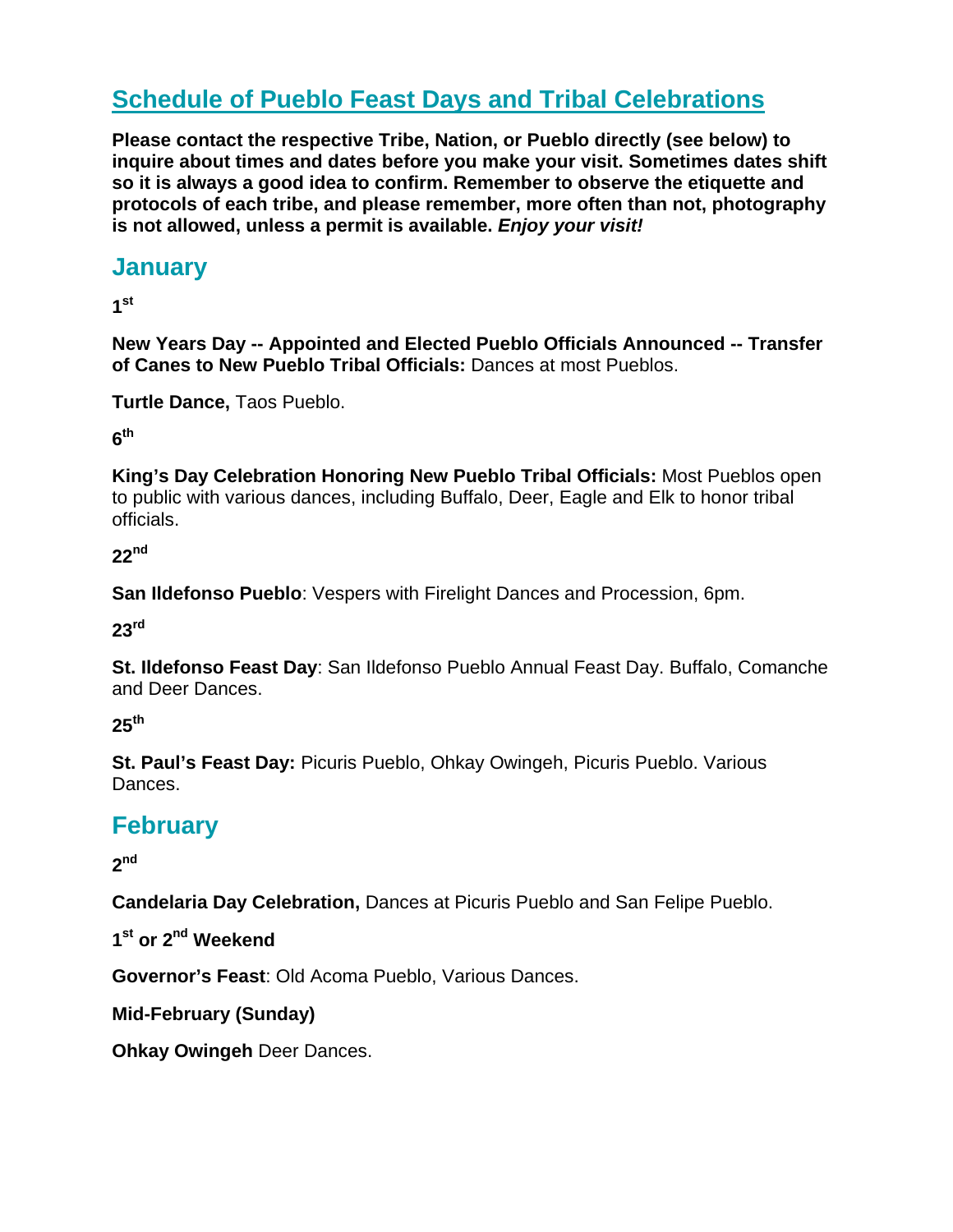# **March**

Quiet time for many Pueblos. Taos Pueblo's annual closure is in March.

**19th**

**St. Joseph's Feast Day:** Laguna Pueblo (Old Laguna), Harvest Dance and Various Dances.

# **April**

#### **Easter Weekend**

Various Dances at most Pueblos. Call to inquire.

**Last weekend in April** 

**Gathering of Nations Intertribal Pow-Wow**. Albuquerque.

## **May**

**1st**

**St. Phillip Feast Day**: San Felipe Pueblo Annual Feast Day. Corn Dance.

**Santa Maria Feast Day:** Acoma Pueblo, Feast Day.

**3rd**

**Santa Cruz Feast Day**: Taos Pueblo and Cochiti Pueblo, Blessing of the Fields & Corn Dance.

#### **Memorial Day Weekend**

Jemez Pueblo, Annual Jemez Red Rocks Arts and Crafts Show and Memorial Day Veterans Dance.

## **June**

#### **1st Saturday of the month.**

Tesuque Pueblo Blessing of the Fields, Corn Dance.

**13th**

**St. Anthony Feast Day.** Sandia Pueblo Annual Feast Day. Dances at various Pueblos.

**Fathers Day Weekend**. Picuris Peublo High Country Arts & Crafts Fair

**24th** 

**St. John the Baptist Feast Day.** Ohkay Owingeh Annual Feast Day. Dances at various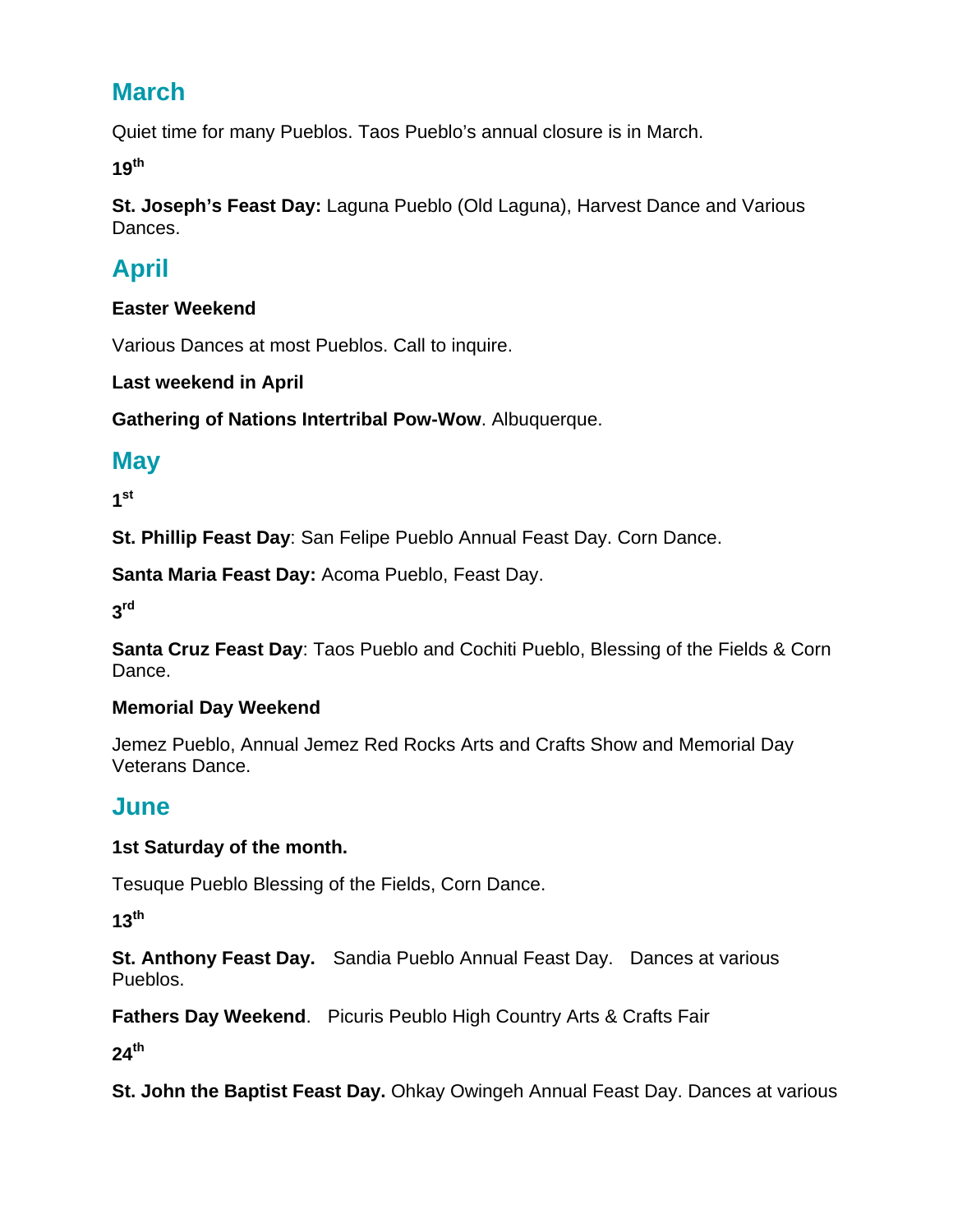Pueblos.

**29th**

**San Pedro//St. Paul Feast Day**: Santa Ana and Santo Domingo Pueblos, Corn Dance.

# **July**

**1st-4th**

**Navajo Nation Annual Fourth of July Celebration,** Window Rock, AZ

**1st-3rd**

**Mescalero Apache Maidens Puberty Rites and Mountain Spirits Dance. 4th**

**Celebration at the Waterfall**: Nambe Pueblo dances.

**3rd Weekend.** 

**Jicarilla Apache Little Beaver Round-up and Rodeo** with dances in Dulce.

```
2nd Second Weekend (July 8-10, 2016)
```
**Annual Taos Pueblo Intertribal Pow-Wow.** 

**14th**

**St. Bonaventure Feast Day:** Cochiti Pueblo Annual Feast Day. Corn Dance.

**25th**

**Santiago Feast Day:** Taos and San Ildefonso Pueblos, Corn Dance.

**26th**

**St. Anne Feast Day:** Santa Ana Pueblo Anual Feast Day. Dances various Pueblos.

# **August**

**2nd**

**Nuestra Senora de Los Angelas Feast Day de Los Persingula Feast Day**, Jemez Pueblo.

**4th**

**St. Dominic Feast Day**: Santo Domingo Pueblo Annual Feast Day. Corn Dances.

**9th**

**Picuris Pueblo:** San Lorenzo Mass & Sunset Vespers and Dances.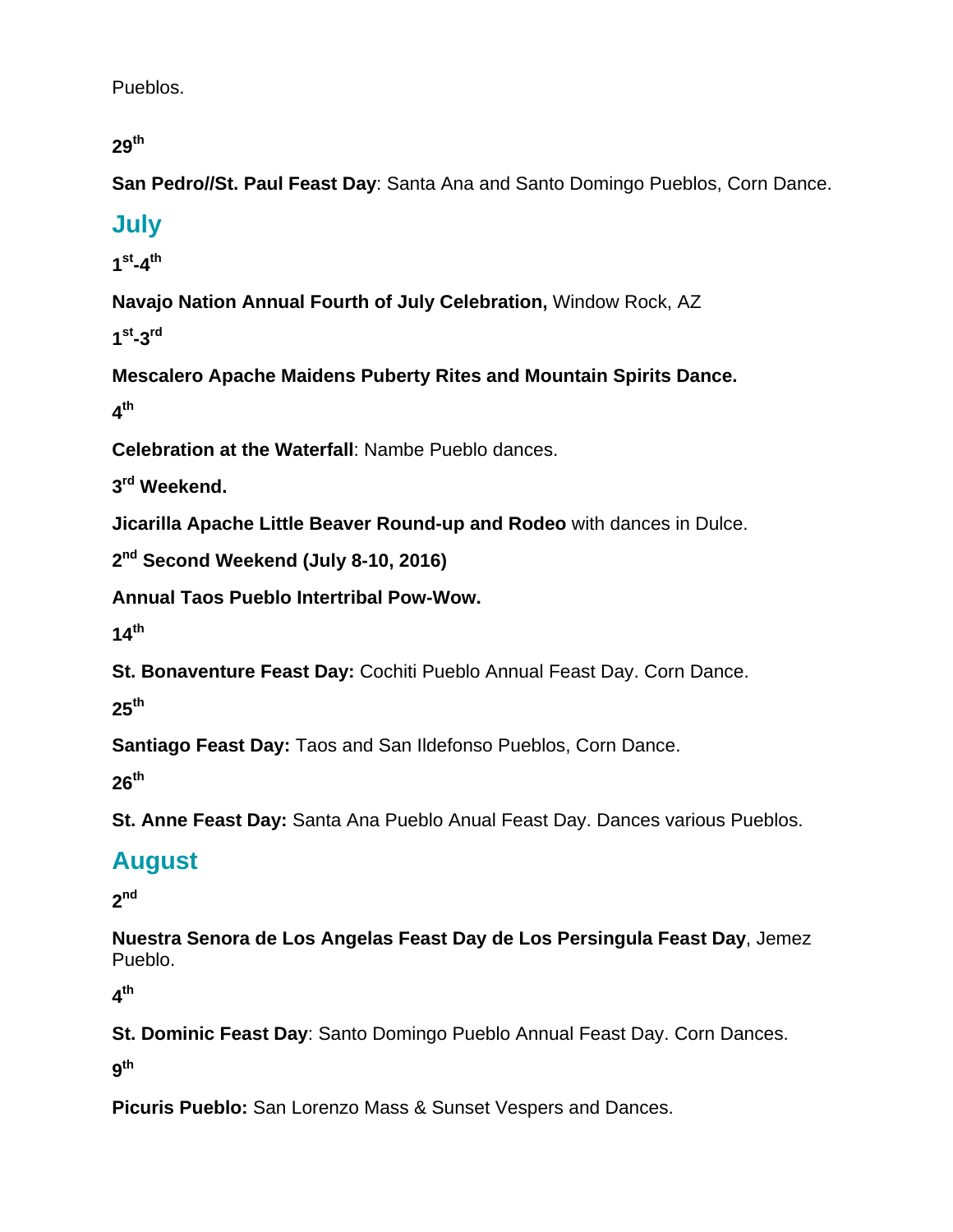#### **10th**

#### **Anniversary of Pueblo Revolt of 1680 -- Pueblo Revolt Day**

#### **San Lorenzo Feast Day at Acomomita Village**

**Picuris Pueblo Annual Feast Day**, Ceremonial Foot Race, Pole Climb & Traditional Dances. **12th**

**Santa Clara Feast Day**: Santa Clara Pueblo Annual Feast Day. Buffalo, Harvest or Corn Dance.

**15th**

#### **The Assumption of Our Blessed Mother Feast Day**

**Zia Pueblo:** San Antonio Annual Feast Day, Corn Dances **Laguna Pueblo:** Harvest & Other Dances, Mesita Village

**2nd Week of August** 

**Annual Inter-Tribal Indian Ceremonial**, Red Rock State Park, Gallup.

**3rd Week of August** 

**SWAIA Santa Fe Indian Market (August 20-21 2016)**, Santa Fe.

**3rd Week of August** 

**Zuni Pueblo Tribal Fair**

**28th**

**St. Augustine Feast Day**: Isleta Pueblo Annual Feast Day. Morning Mass, Procession, Various Dances.

# **September**

#### **Labor Day Weekend**

Santo Domingo Pueblo Annual Arts & Crafts Market.

**2nd**

**San Estevan Feast Day:** Acoma Pueblo Sky City Annual Feast Day. Harvest Dance.

**4th**

**St. Augustine Feast Day**: Isleta Pueblo, Harvest Dance.

**6th- 11th**

**Navajo Nation Fair**, Window Rock, AZ.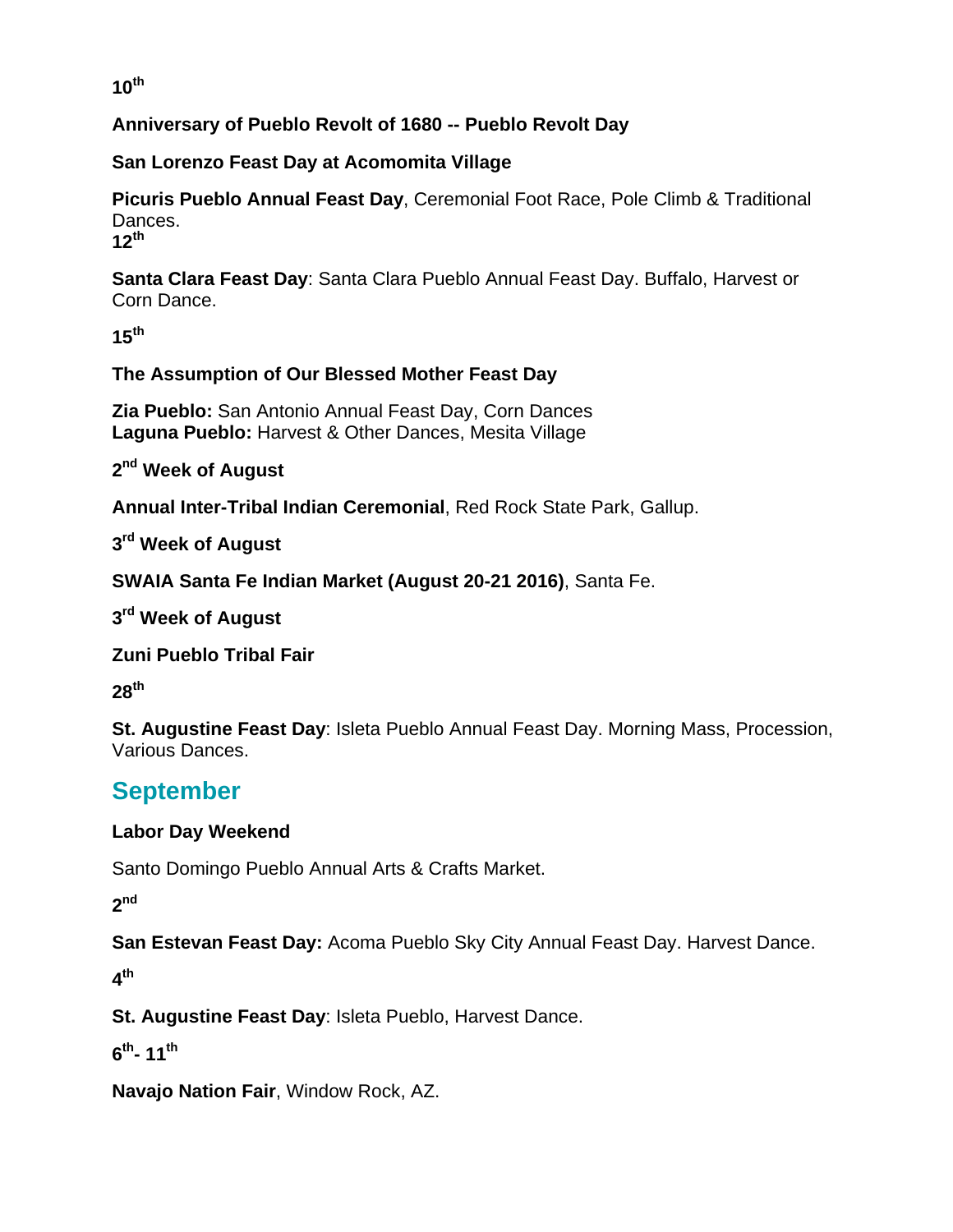**8th**

#### **Nativity of the Blessed Virgin Mary Feast Day**

**Laguna Pueblo:** Village of Encinal, Harvest and Social Dances. **San IIdefonso Pueblo:** Corn Dance.

**15th**

**The Jicarilla Apache Go-Jii-Ya Feast.** Celebrated on September 15 every year at Stone Lake, 18 miles south of Dulce.

**8th-18th**

**New Mexico State Fair Indian Village**, Wonderful line-up of dances, activities, food, entertainment, and more. Albuquerque, NM

**19th**

**St. Joseph's Feast Day**: Laguna Pueblo, Annual Feast Day. Buffalo, Eagle & Social Dances at Old Laguna.

**Stone Lake Fiesta:** various Jicarilla Apache Dances in Dulce

**25th**

**St. Elizabeth Feast Day**: Laguna Pueblo, Village of Paguate. Harvest & Social Dances.

**29th**

**San Geronimo Eve**: Taos Pueblo, Vespers & Sundown Dance.

**30th**

**San Geronimo Feast Day:** Taos Pueblo, Annual Feast Day. Art Fair, Ceremonial Foot Races and Pole Climb.

September 29<sup>th</sup>-Octocter 22<sup>nd</sup>

**Northern Navajo Nation Fair and Rodeo,** Shiprock, NM.

# **October**

**4th**

**St. Francis of Assisi Feast Day:** Nambe Pueblo Annual Feast Day. Buffalo, Elk, and Deer Dances.

**17th**

**St. Margaret Mary's Feast Day:** Laguna Pueblo, Village of Paraje. Harvest & Social Dances.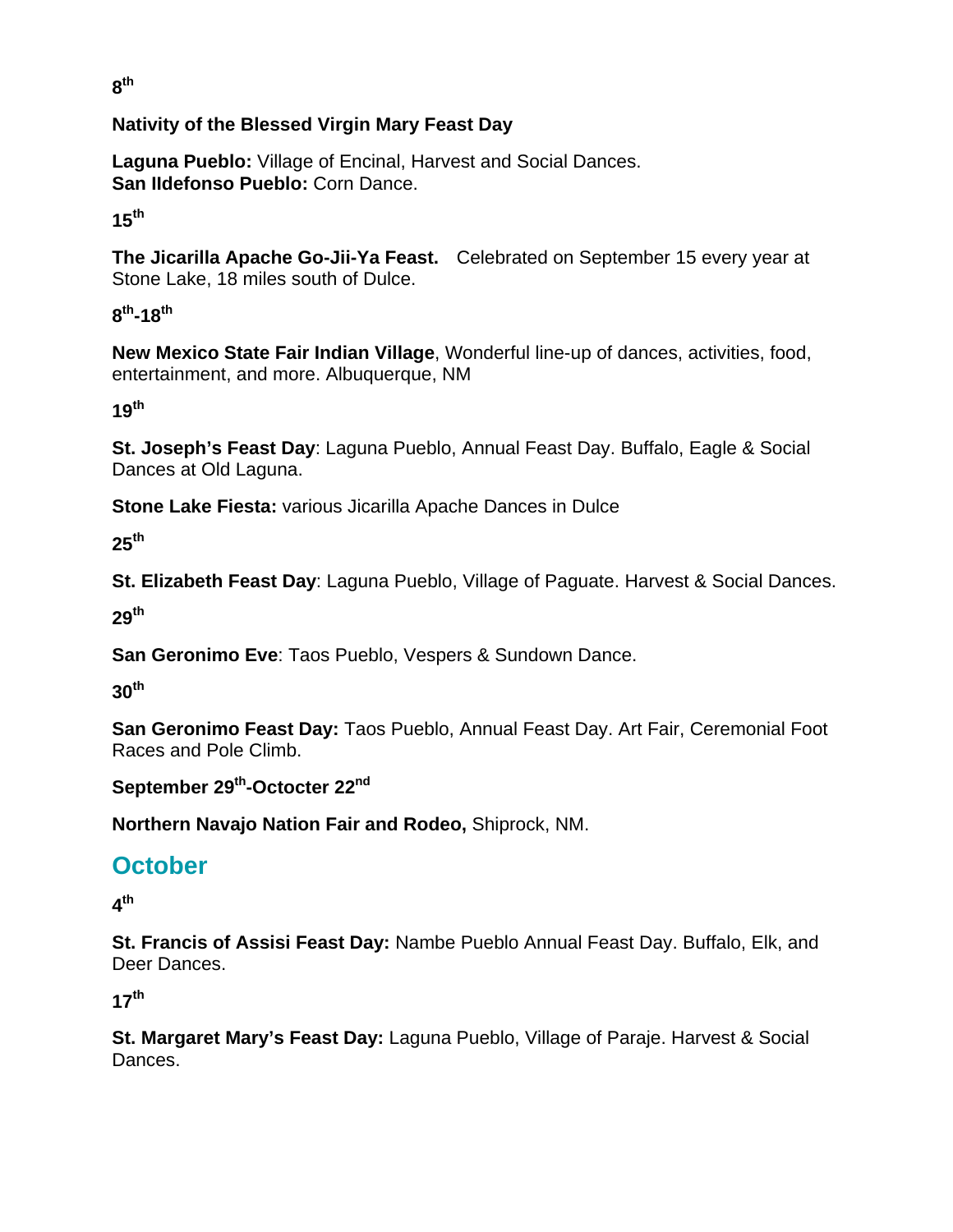# **November**

**12th**

**San Diego Feast Day:** Tesuque Pueblo and Jemez Pueblo Annual Feast Day. Various Dances.

#### **Thanksgiving**

Zuni Pueblo, Christmas Light Parade.

#### **Thanksgiving Weekend**

Sky City Annual Indian Arts & Crafts Show & Auction at Acoma Pueblo.

## **December**

**1st Weekend** 

#### **Walatowa Winter Arts & Craft Show, Jemez Pueblo**

**11th**

**Pojoaque Pueblo:** Vespers, Procession & Dances, 6 pm. Call ahead to confirm.

**12th**

**Our Lady of Guadalupe Feast Day:** Pojoaque Pueblo Annual Feast Day. Mass at 10 am, Dances.

**Jemez Pueblo:** Matachines Dances.

**24th**

**Christmas Eve Celebrations:** A variety of dances at most Pueblos, as well as midnight mass and bonfires.

**Bonfire Celebration**, Taos Pueblo.

**24th-25th**

**Matachines Dance.** Native Spanish honoring Dance, Ohkay Owingeh.

**25th-29th**

**Christmas Day through New Year's:** Dances at many Pueblos. Call individual Pueblos for more information

#### **25th-27th**

**Laguna Pueblo:** Old Laguna Village, Harvest Dance.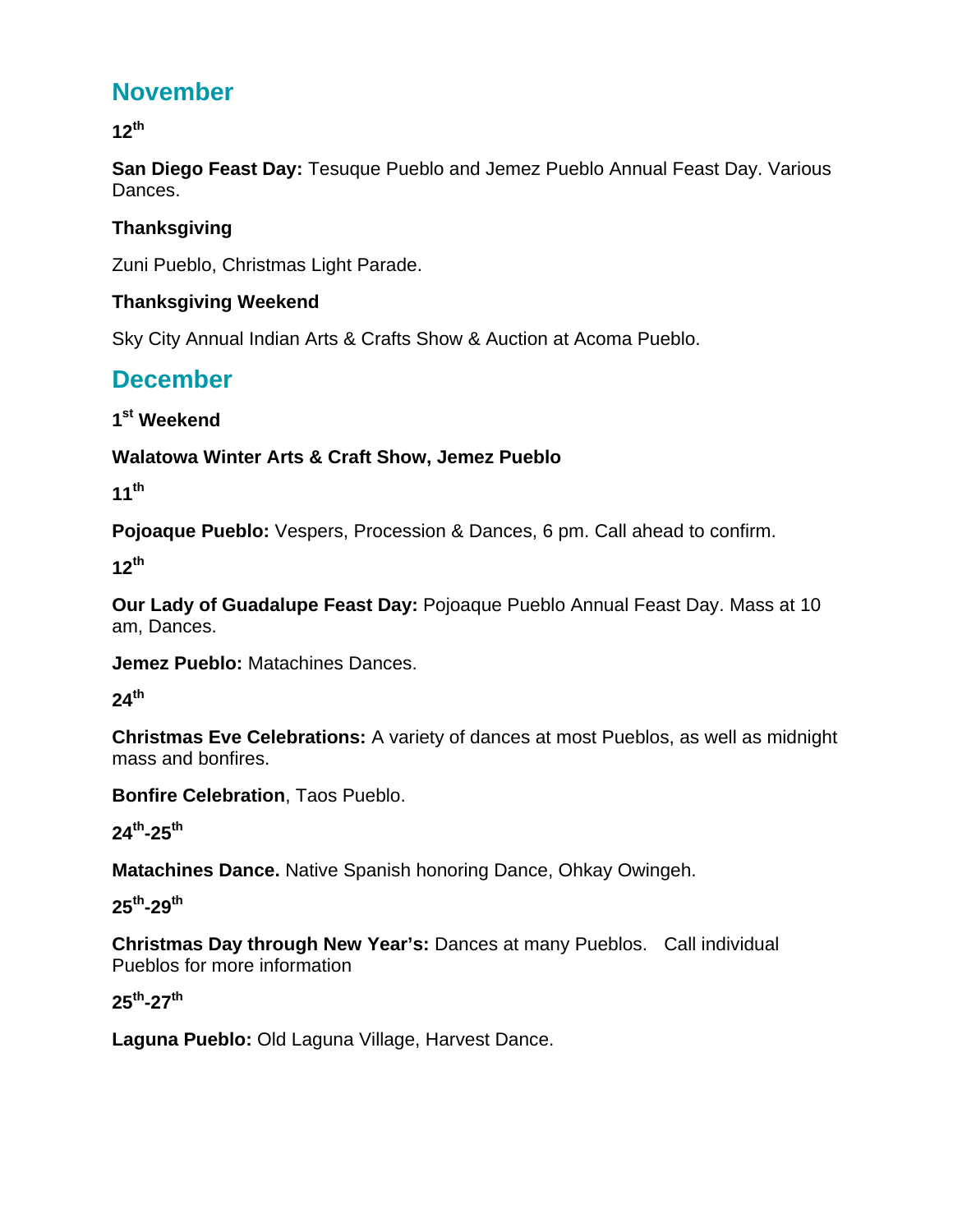**26th**

**Ohkay Owingeh:** Turtle Dance

**Santo Domingo Pueblo:** Corn Dance.

**28th**

**Holy Innocents Day:** Picuris Pueblo, Children's Dances.

#### Pueblos

Pueblo of Acoma Phone: (505) 552-6604

Pueblo of Cochiti Phone: (505) 465-2244

Pueblo of Isleta Phone: (505) 869-311

Pueblo of Jemez Phone: (575) 834-7359

Pueblo of Laguna Phone: (505) 552-6654

Pueblo of Nambe Phone: (505) 455-2036

Ohkay Owingeh (formerly San Juan Pueblo) Phone: (505) 852-4400

Pueblo of Picuris Phone: (575) 587-2519

Pueblo of Pojoaque Phone: (505) 455-4500

Pueblo of San Felipe Phone: (505) 867-3381

Pueblo of San Ildefonso Phone: (505) 455-2273

Pueblo of Sandia Phone: (505) 867-3317

Pueblo of Santa Ana Phone: (505) 867-3301